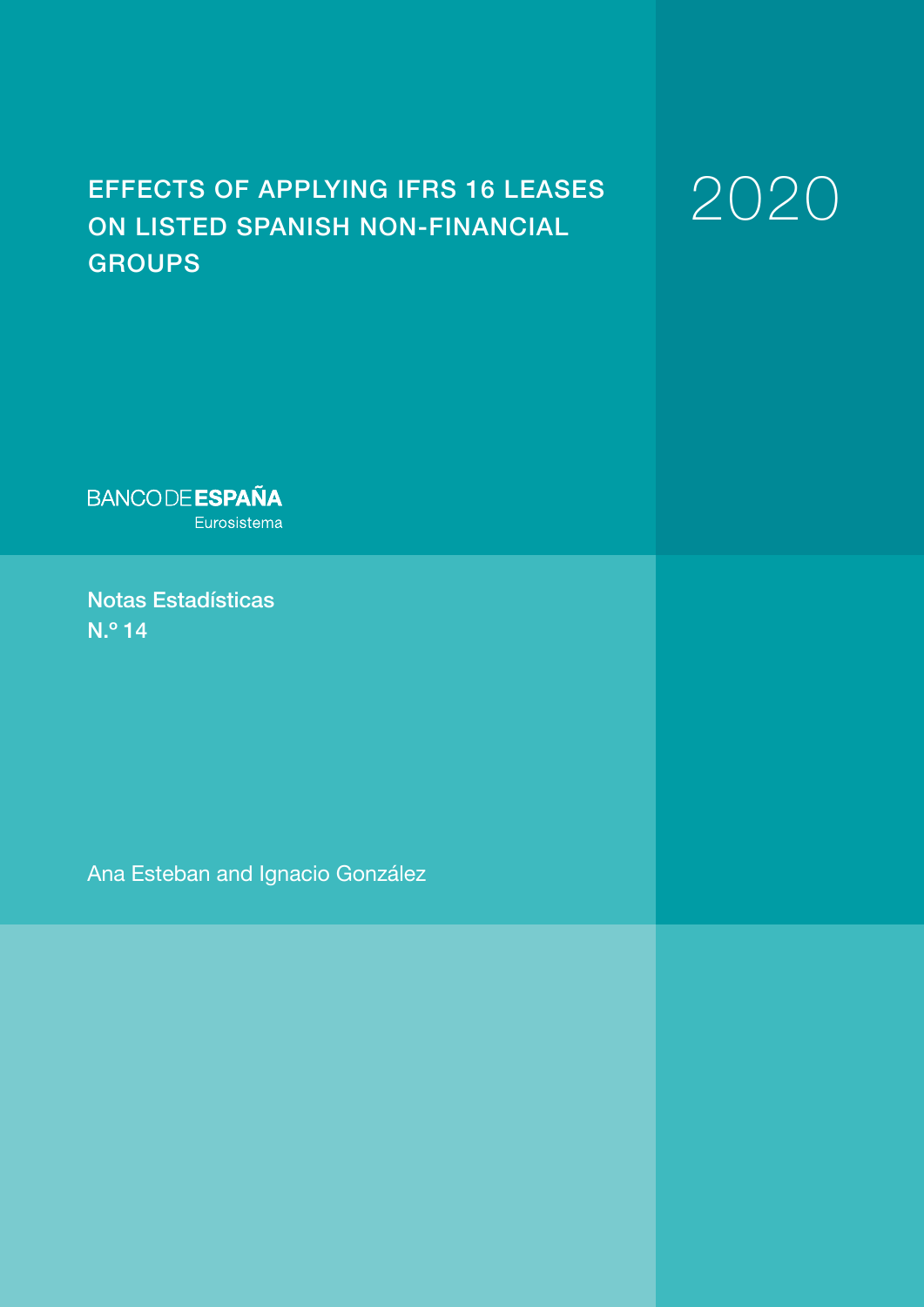## [Abstract](#page-3-0) 4

[Resumen](#page-4-0) 5

- 1 [Introduction](#page-6-0) 7
- 2 [Scope and entry into force of IFRS 16](#page-7-0) 8
- 3 Effects of applying IFRS 16 on financial [statements](#page-8-0) 9
- 4 [Graphical representation of the effects of IFRS 16](#page-9-0)  for all listed non-financial corporate groups 10
- 5 [Breakdown by sector of activity of the effects](#page-11-0) of applying IFRS 16 12
- 6 [Conclusions](#page-14-0) 15

[Abbreviations used](#page-16-0) 17 [Statistical notes published](#page-17-0) 18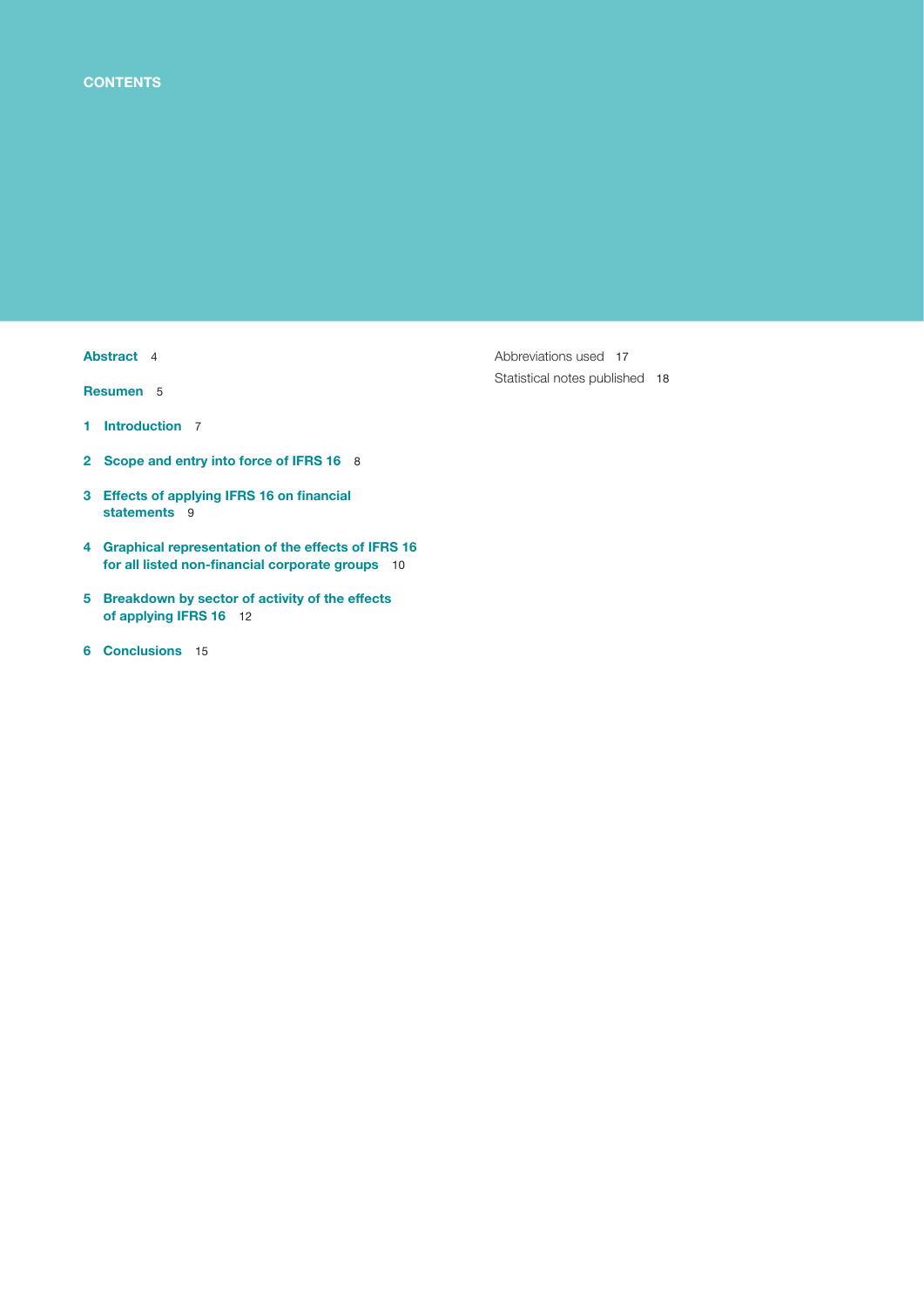EFFECTS OF APPLYING IFRS 16 LEASES ON LISTED SPANISH NON-FINANCIAL GROUPS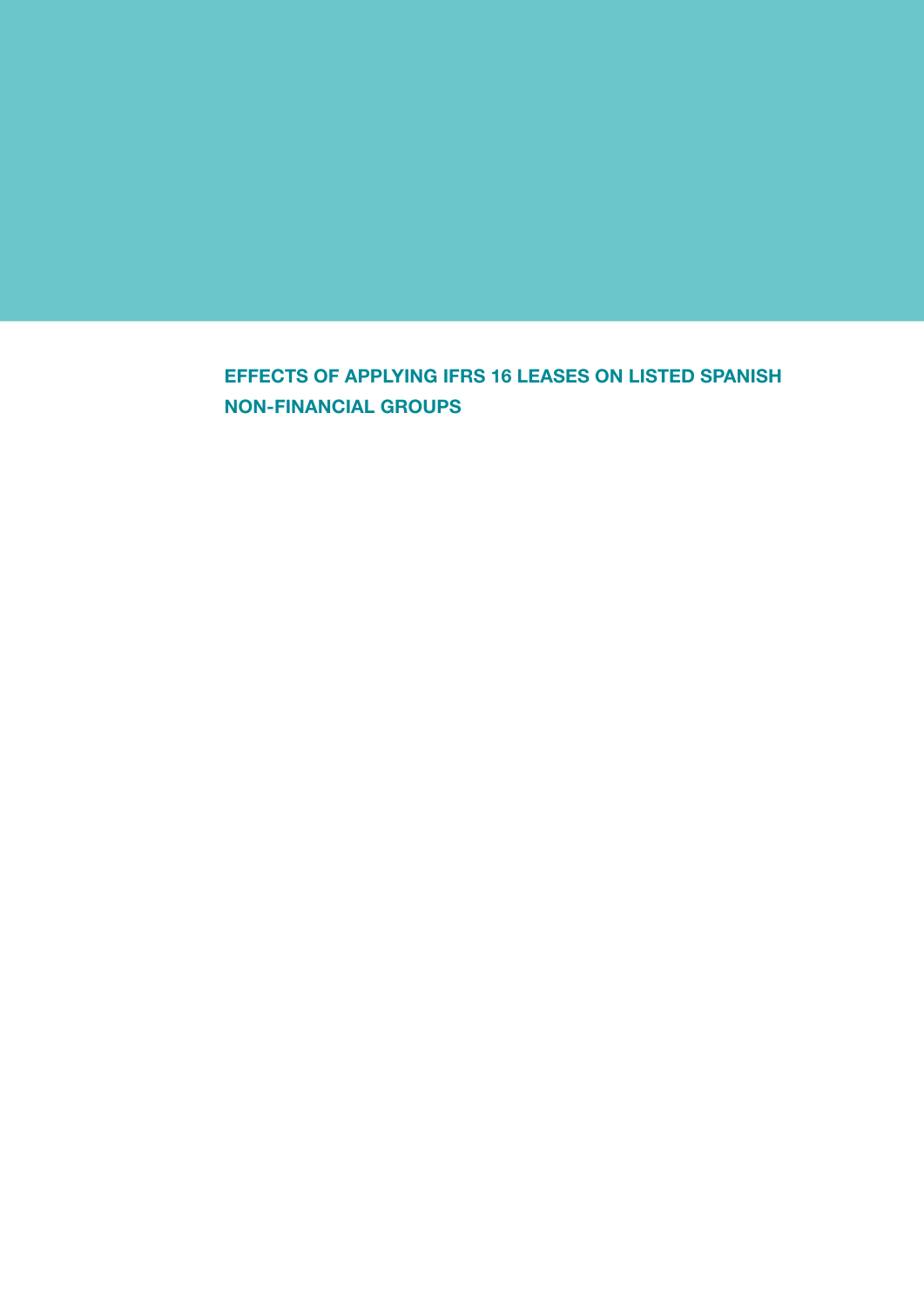### <span id="page-3-0"></span>ABSTRACT

This note presents the impact that application of International Financial Reporting Standard (IFRS) 16 has had on the financial statements of listed Spanish groups. Listed European groups are required to apply IFRS in their consolidated accounts. Specifically, IFRS 16 on the measurement and presentation of leases practically eliminates the dual model approach for finance leases and operating leases for lessees and establishes a single model for all leases. This new way of accounting for leases has a strong impact on some items in groups' income statements and on metrics such as gross value added (GVA) and earnings before interest, taxes, depreciation and amortisation (EBITDA), as they rise as a result of lower lease expenses. The increase in the balance sheet prompted by recognising right-of-use assets and liabilities also has significant repercussions, by pushing up the ratios used to analyse debt levels. Movement in analysed variables and ratios caused by changes in an accounting standard, rather than by conduct attributable to the listed group, must therefore be taken into account by analysts.

Keywords: IFRS 16, lease, debt ratios, listed groups.

JEL classification: M41.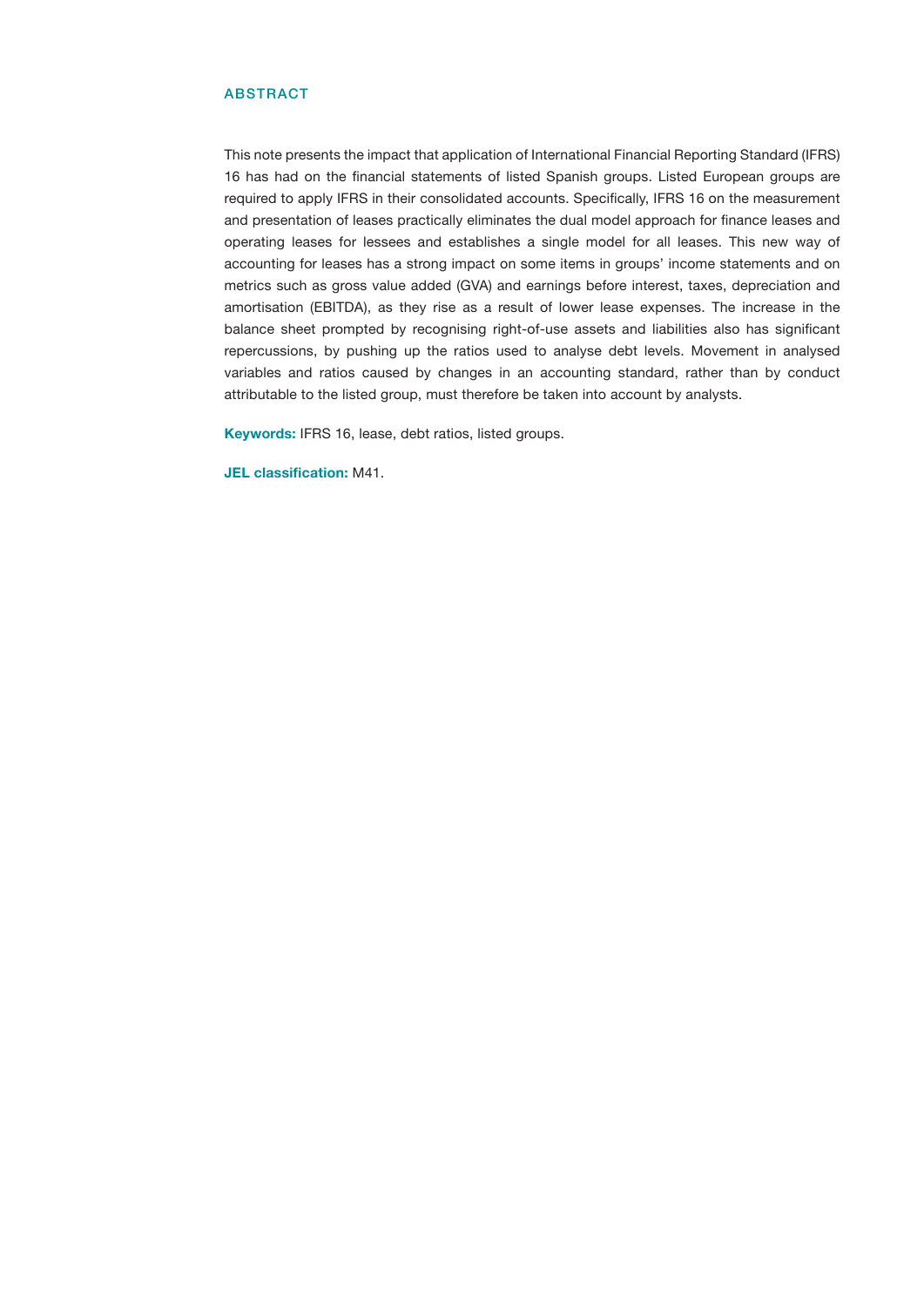### <span id="page-4-0"></span>**RESUMEN**

Esta nota recoge el impacto que ha tenido la aplicación de la Norma Internacional de Información Financiera 16 (NIIF16) en los estados financieros de los grupos cotizados españoles. Las NIIF son de obligatoria aplicación en las cuentas consolidadas de grupos cotizados europeos. En concreto, la NIIF16, relativa a la valoración y presentación de la información de las operaciones de arrendamiento, elimina prácticamente la dualidad existente entre arrendamientos financieros y operativos para el arrendatario estableciendo una regulación única para todas las operaciones de arrendamiento. Esta nueva forma de contabilizar los arrendamientos tiene un impacto elevado en algunos epígrafes de la cuenta de resultados de los grupos y en los conceptos de análisis como el valor añadido bruto (VAB) y el Earnings Before Interest Taxes Depreciation and Amortization (EBITDA), que aumentan como consecuencia de los menores gastos por alquileres. Además, el incremento de los balances, ocasionado por el reconocimiento de los activos y pasivos derivados de los derechos de uso, tiene repercusiones importantes en las ratios que se utilizan para el análisis de los niveles de endeudamiento provocando asimismo un incremento. La alteración de las variables de análisis y de las ratios, motivada por un cambio de una norma contable, y no por un comportamiento imputable al grupo cotizado, deberá ser tenida por tanto en cuenta por los analistas.

Palabras clave: NIIF 16, arrendamiento, ratios de endeudamiento, grupos cotizados.

Códigos JEL: M41.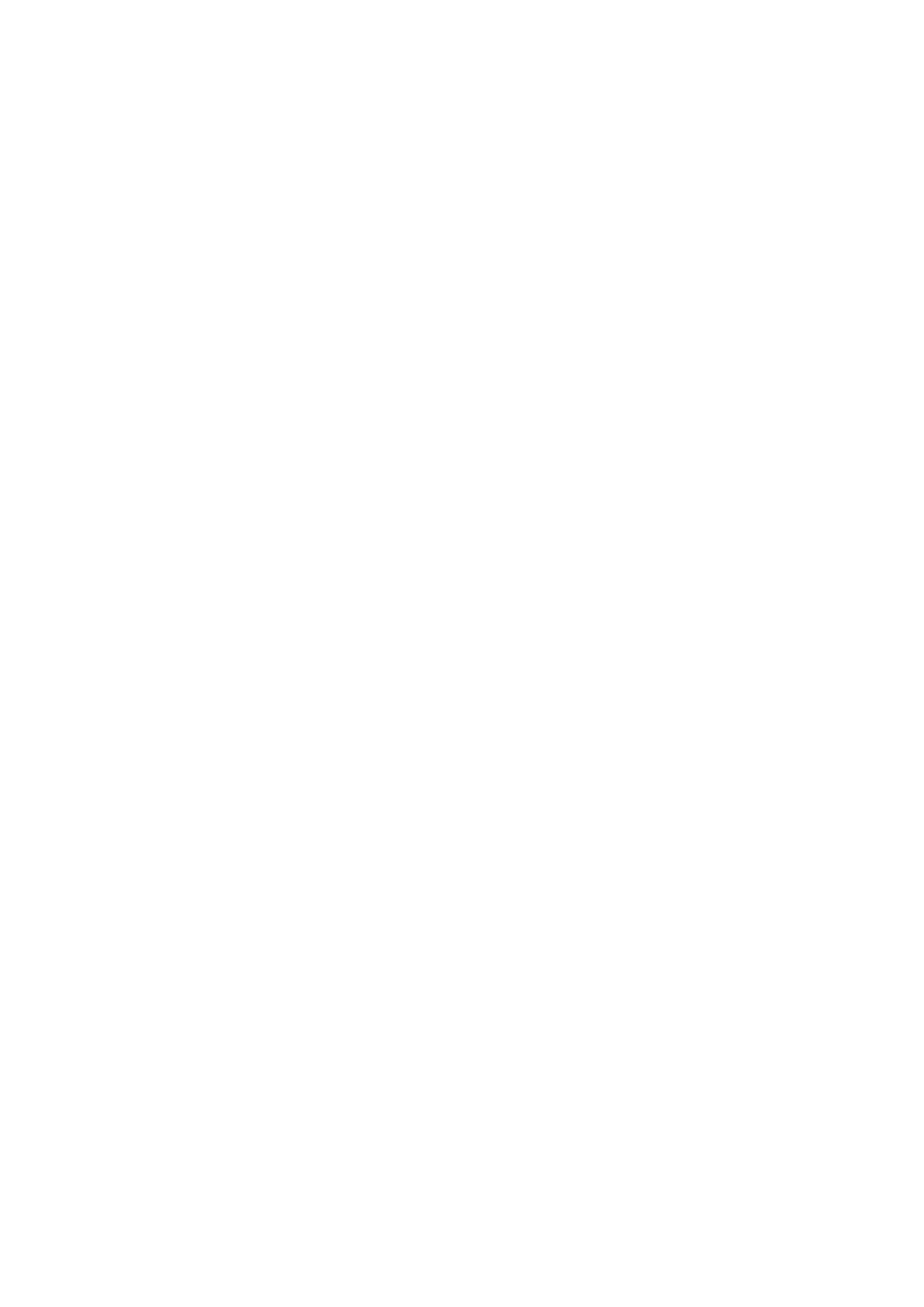# <span id="page-6-0"></span>1 Introduction

International Financial Reporting Standards (IFRS; see glossary of terms at the end of this note) are the set of international accounting standards issued by the International Accounting Standards Board (IASB), a global non-profit body, in order to standardise the information presented in companies' financial statements and thereby contribute to the international comparability and transparency of such information. The standards issued by the IASB are developed through a stage-based process with the aim of ensuring their quality, ease of understanding and global acceptance, and are periodically revised when circumstances so advise. In this regard, a revision was carried out of IAS  $17<sup>1</sup>$  on lease accounting and related disclosures, culminating in the issuance of IFRS 16 to replace this IAS in November 2017. The new standard was the result of a collaborative effort between the IASB and the US accounting regulator, the Financial Accounting Standards Board (FASB).

In accordance with Regulation (EC) No 1606/2002 of the European Parliament and of the Council of 19 July 2002 on the application of international accounting standards, IFRS have been mandatory for listed consolidated groups in the European Union (EU) since 2005. However, the standards issued by the IASB do not form part of Community law. Instead, the European Commission (EC), its translation service and the European Financial Reporting Advisory Group (EFRAG) participate in a process to approve these standards for Europe and translate them into the relevant languages.<sup>2</sup> On very rare occasions, the EC decides on the partial application of an international standard in Europe. Member States of the European Union are free to decide on the accounting policies to be applied for preparing unlisted consolidated groups' financial statements and companies' individual accounts. In Spain, unlisted consolidated groups have been given the option of preparing their annual accounts in accordance with IFRS or under Spanish accounting policies (standards for the

<sup>1</sup> The terms IAS and IFRS refer to the same set of standards issued by the IASB and its predecessor. Both refer to international accounting standards. The difference in terminology arose because the organisation known today as the IASB was previously called the International Accounting Standards Committee (IASC). All standards issued under the aegis of the IASC were called IAS. In 2001, the IASC was restructured and became the IASB. The standards issued prior to that date were updated by the IASB and retained the name of IAS, and those issued after that date were named IFRS. At present, 41 IASs have been issued, 25 of which remain in force, and 16 IFRSs have been issued, 13 of which are in force.

<sup>2</sup> The issue of translation in this case is a substantial one: for instance, the IASB standards are translated to an "international version" of Spanish by its translation service using terms that are not always the same as the terminology that has been legally approved by the EC's translation service for Europe on the basis of existing terms in Spanish mercantile law. By way of example, the term "fondo de comercio" (goodwill) is "plusvalía adquirida" in the IASB's translation to international Spanish.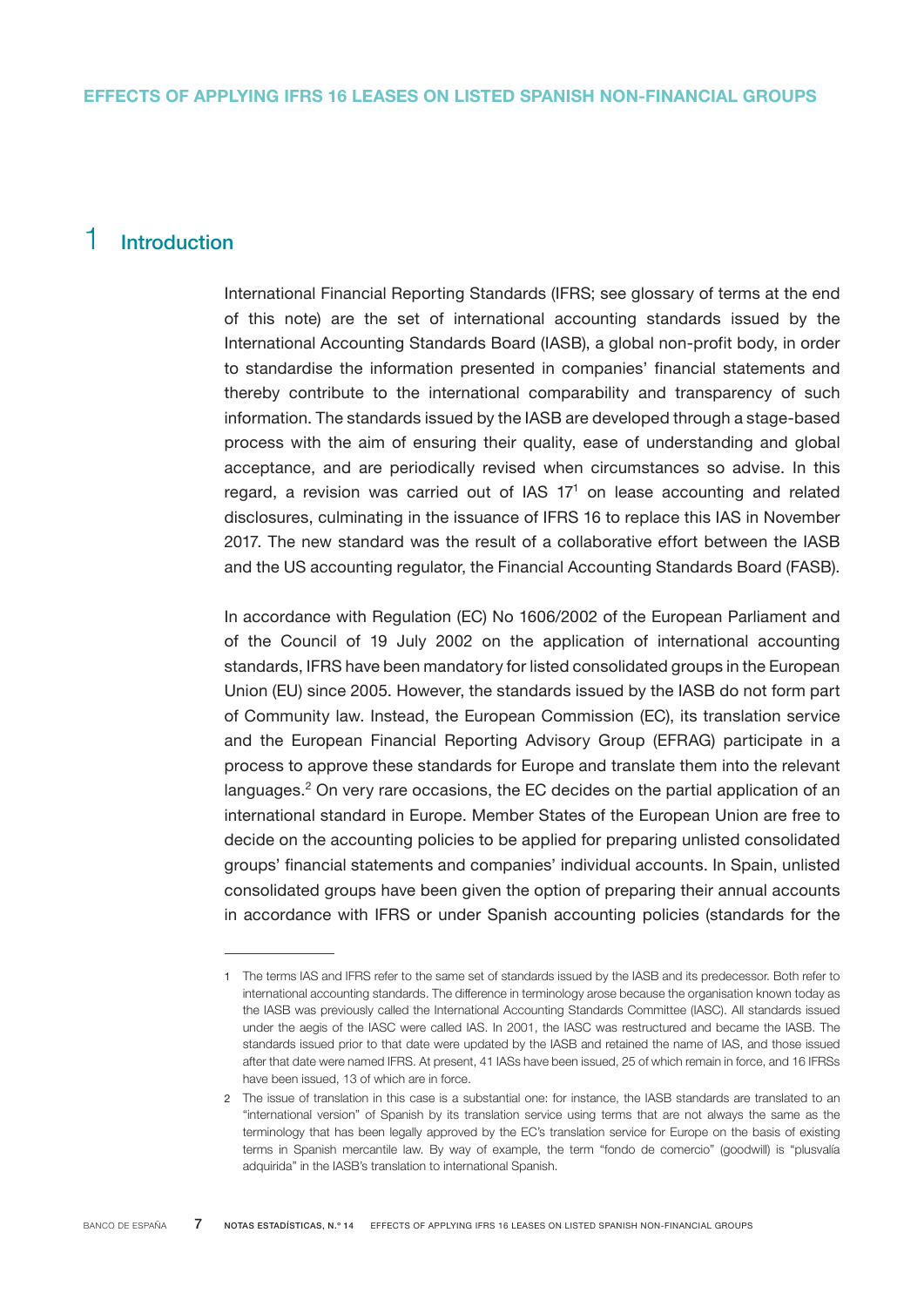<span id="page-7-0"></span>preparation of consolidated annual accounts (NOFCAC) drawn up by the Instituto de Contabilidad y Auditoría de Cuentas (ICAC)). The Spanish accounting policies set out in the Spanish General Chart of Accounts must be applied in companies' individual accounts. As in other EU countries, listed Spanish consolidated groups are required to use IFRS.

IFRS 16 prescribes the presentation of leases in the financial statements of both lessors and lessees. From the perspective of the lessor, the standard introduces barely any changes with respect to IAS 17. There are, however, significant changes for lessees: IFRS 16 practically eliminates the dual model approach for finance leases and operating leases and establishes a single model for all leases, similar to that already used for finance leases.

The effects of IFRS 16 on lessee accounting are of some importance. This note sets out to report on the impact that first-time mandatory application of this standard has had on the consolidated financial statements for 2019 of listed non-financial corporate groups that report to the Spanish National Securities Market Commission (CNMV) and had presented their accounting statements by 31 March 2020. At the date of writing, 91 of a total of 110 listed Spanish non-financial groups have presented their consolidated annual accounts.

# 2 Scope and entry into force of IFRS 16

IFRS 16 sets out the rules that must be followed by listed corporate groups as regards the measurement and presentation of leases in their financial statements.

Prior to the entry into force of IFRS 16, lessees accounted for leases in one of two ways, depending on whether the transaction was a finance lease or operating lease. In finance leases, the value of the leased asset and the lease liabilities were recognised on the balance sheet; finance lease payments were accounted for in two separate components: the portion reducing the principal of the liability, and the portion covering the accrued interest; and the underlying asset recognised on the balance sheet was depreciated. In the case of operating leases, the amounts paid to the lessor were recognised as a lease expense, without separating the nominal amount from the interest, as described above, and no assets or liabilities were recognised on the balance sheet in respect of the transaction.

IFRS 16 sets out a single model for all leases, similar to that described for finance leases, whereby an asset must be recognised for the right to use the leased item in nearly all cases.<sup>3</sup>

<sup>3</sup> Paragraph 3 of the standard, however, sets out exceptions for certain leases, in which case they are subject to other IFRSs. Paragraph 5 permits voluntary exemptions from application in the case of short-term leases and leases of low-value assets.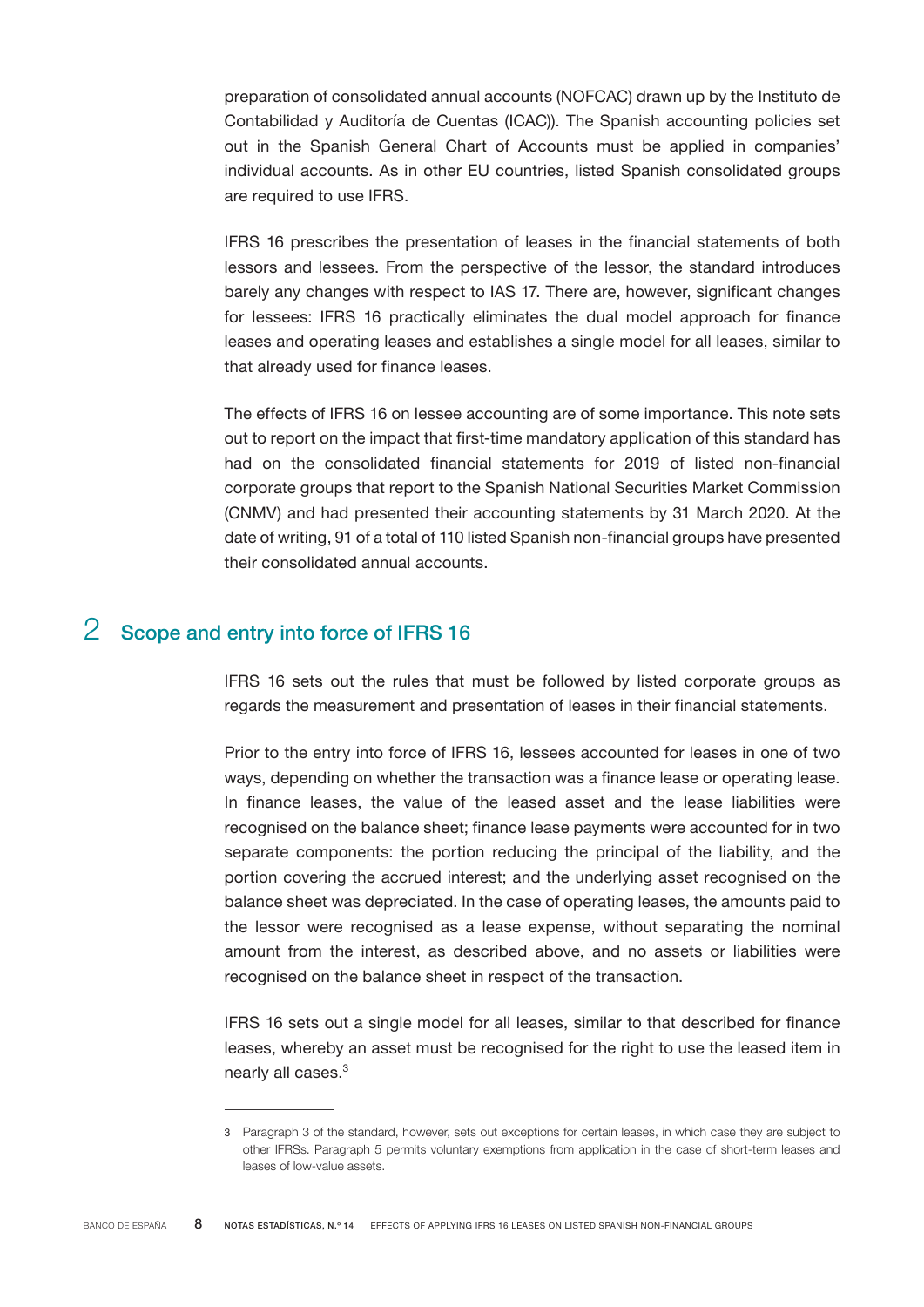## <span id="page-8-0"></span>DETAILS OF THE TIMING AND METHOD OF APPLYING IFRS 16 Table 1

Number of listed corporate groups

|                                          | First-time application of IFRS 16 |               |               |  |
|------------------------------------------|-----------------------------------|---------------|---------------|--|
|                                          | 2018 accounts                     | 2019 accounts | 2020 accounts |  |
| Accounts for the prior year restated     |                                   |               |               |  |
| Accounts for the prior year not restated |                                   | 68            |               |  |
| Not affected by IFRS 16 (a)              |                                   |               |               |  |
| Applying IFRS 16 in 2020 (b)             |                                   |               |               |  |

SOURCE: Banco de España.

a Corporate groups not affected by IFRS 16 as they do not have operating leases within the scope of this standard.

b Corporate groups whose 2019 financial year began after 01.01.2019.

Listed groups are required to apply IFRS 16 in their consolidated accounts for annual periods beginning on or after 1 January 2019. However, early adoption of IFRS 16 was permitted for entities that already applied IFRS 15 Revenue from Contracts with Customers. Only 3 of the 91 listed non-financial corporate groups analysed that report to the CNMV adopted the standard early in their reporting for 2018.

The ICAC has, for now, opted not to adapt IFRS 16 to the Spanish General Chart of Accounts, and the changes introduced by this new standard are therefore not applicable to companies' individual accounts.

To facilitate comparison of their financial statements for 2018 and 2019, entities may voluntarily restate their accounts for 2018 in accordance with IFRS 16. Alternatively, they may opt to only apply IFRS 16 to their financial statements for 2019. Most listed non-financial groups that report to the CNMV have chosen the latter option (at the date of writing, 91 of a total of 110 groups have presented their accounts).<sup>4</sup>

Table 1 provides details of the timing and method followed by the different nonfinancial corporate groups that report to the CNMV as regards application of IFRS 16.

# $3$  Effects of applying IFRS 16 on financial statements

IFRS 16 means accounting for operating leases in a way similar to finance leases; in general, this leads to:

— A reduction in other operating expenses, because lease expenses cease to be recognised.

<sup>4</sup> Royal Decree-Law 8/2020 in response to the COVID-19 health crisis has extended the new deadline for submitting annual information to the CNMV to six months from the accounting close.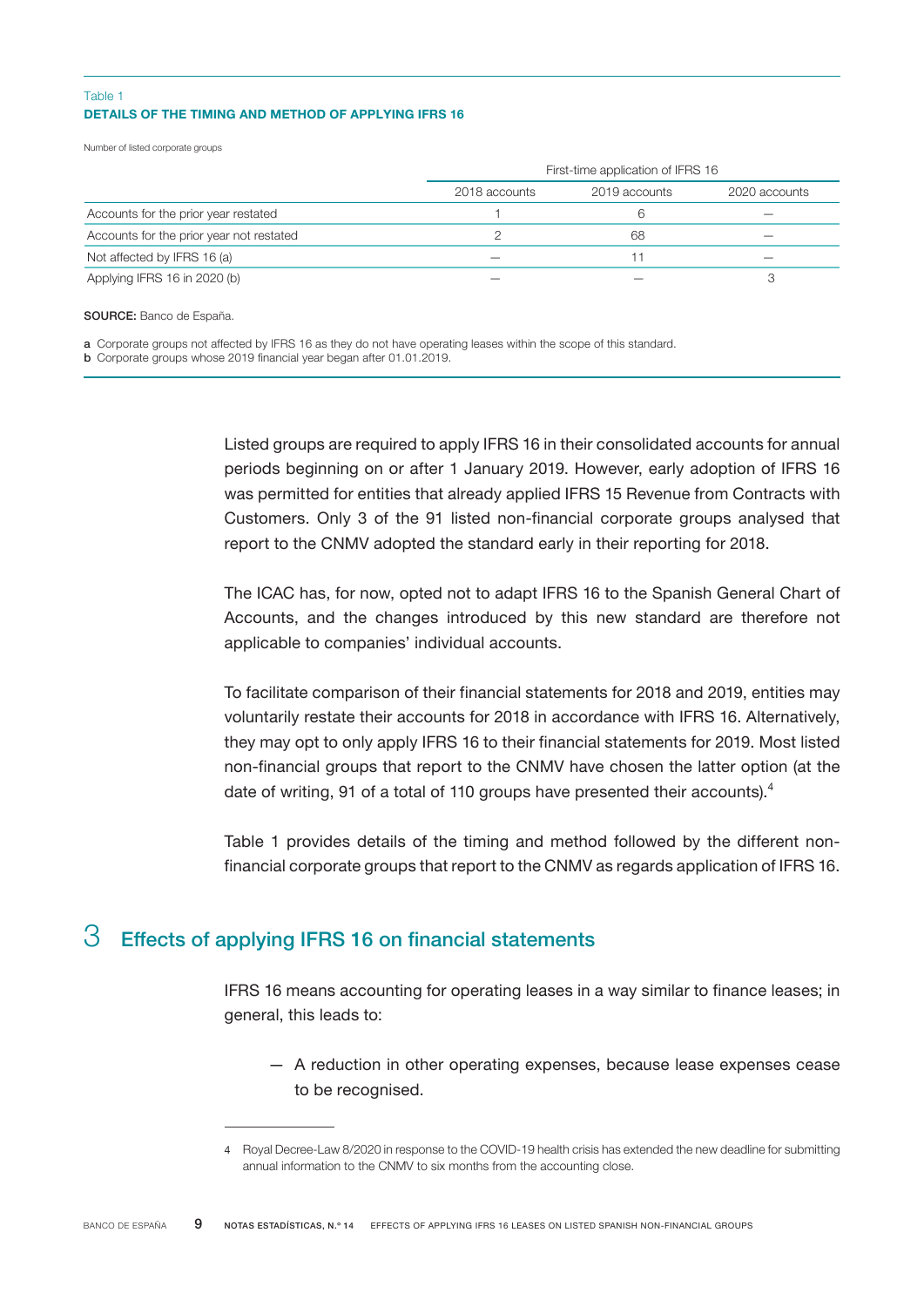- <span id="page-9-0"></span>— An increase in financial costs and depreciation charges for the right-of-use assets.
- Increases in gross value added (GVA) and gross operating profit (GOP), as well as in earnings before interest, taxes, depreciation and amortisation (EBITDA), as a result of lower lease expenses.
- Moderate changes in ordinary net profit (ONP), with no clear sign, because the decrease in lease expenses is offset by the increase in depreciation and financial costs.
- A reduction in the profit and cost of debt ratios and a rise in debt ratios owing to the increase in the balance sheet (caused by recognising right-ofuse assets and liabilities). The final effect on the profit and cost of debt ratios, analysed in the fourth section of this note, is determined by the overall behaviour of their numerators and denominators.

The rest of this statistical note sets out the impact that movement in the aforementioned variables has on analysing firms in terms of their performance (rates of change) and on the significant analytical ratios (profit, cost of debt and financial position).

# 4 Graphical representation of the effects of IFRS 16 for all listed non-financial corporate groups

The three groups of charts set out below show the effect of applying IFRS 16 on the rates of change in the income statement, on profit and cost of debt ratios, and on financial position ratios, respectively. The charts present the trend in the different headings in the time series, indicating, through a broken line for 2019, the trend they would have presented, had IFRS 16 not been applied.<sup>5</sup>

# Effects of IFRS 16 on the income statement

Chart 1 presents the impact of applying IFRS 16 on income statement items. Due to the reduction in other operating expenses, the annual percentage change in GVA increases to 7.4%, compared to a rate of 2.8% if IFRS 16 were not applied. The increase in depreciation and financial costs owing to the application of IFRS 16 pushes up the corresponding rates of change to 20.6% and 10.7%, respectively, compared to 1.7% and -0.2% had IFRS 16 not been applied. Lastly, the rate of change in ONP is barely affected because the rises in financial costs and depreciation are offset by the decrease in other operating expenses.

<sup>5</sup> To calculate the value of the rate without IFRS 16 in the groups that have restated their accounts for 2018, the effect of IFRS 16 has been eliminated in the two years considered in the calculation of the rate (2018 and 2019).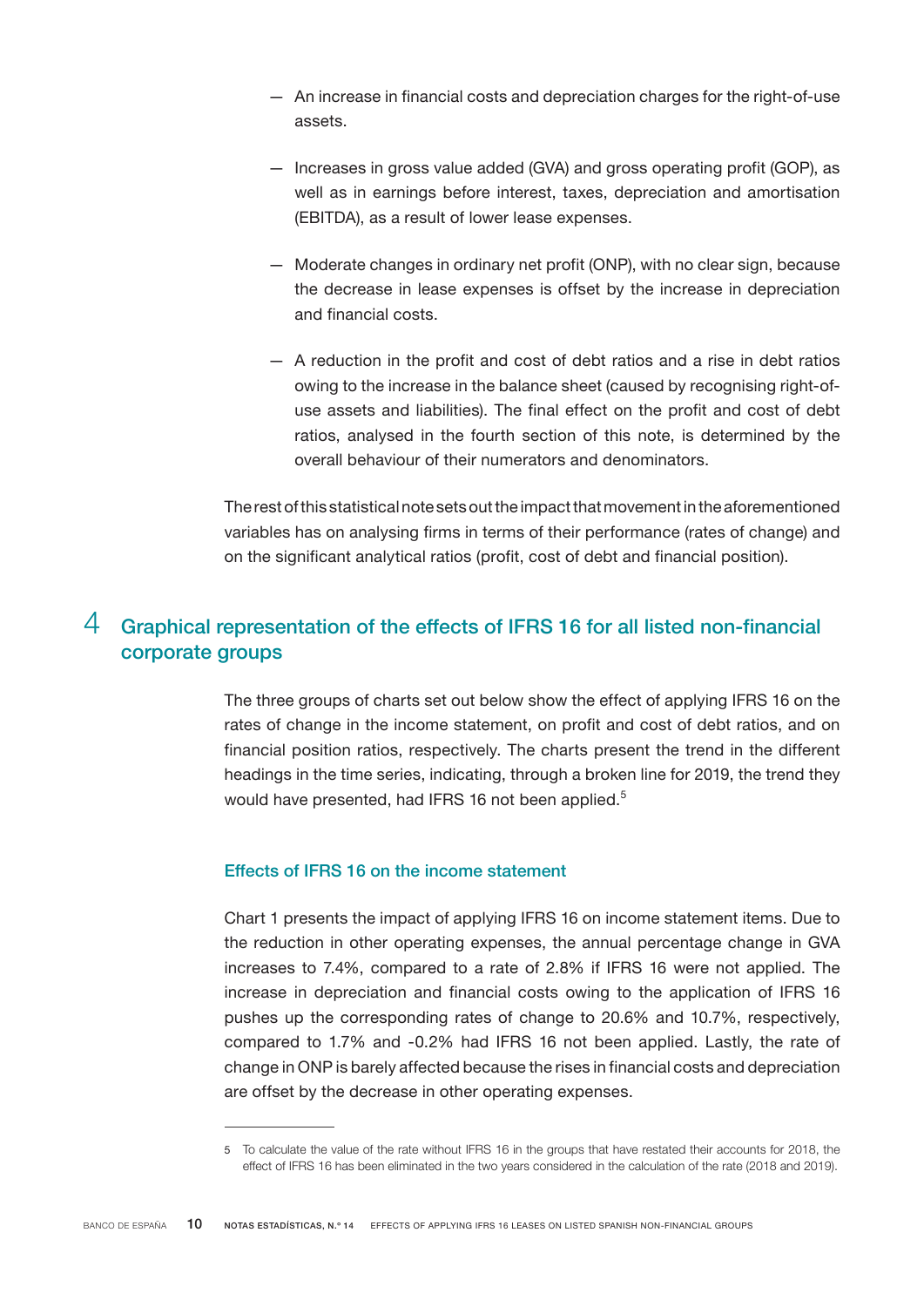### LISTED NON-FINANCIAL CORPORATE GROUPS Effects of IFRS 16 on the income statement Chart 1



# Effects of IFRS 16 on profit and cost of debt ratios

Chart 2 presents the impact of applying IFRS 16 on the profit and cost of debt ratios. The return on assets ratio (R.1) decreases by 0.5 pp due to the increase in the balance sheet as a result of recognising the right-of-use assets. The cost of debt ratio (R.2) remains broadly unchanged because the increase in financial costs is offset by the rise in financial liabilities in respect of the right of use. The return on equity (R.3) is moderately affected because the effect on the ratio components (ONP and equity) is also small.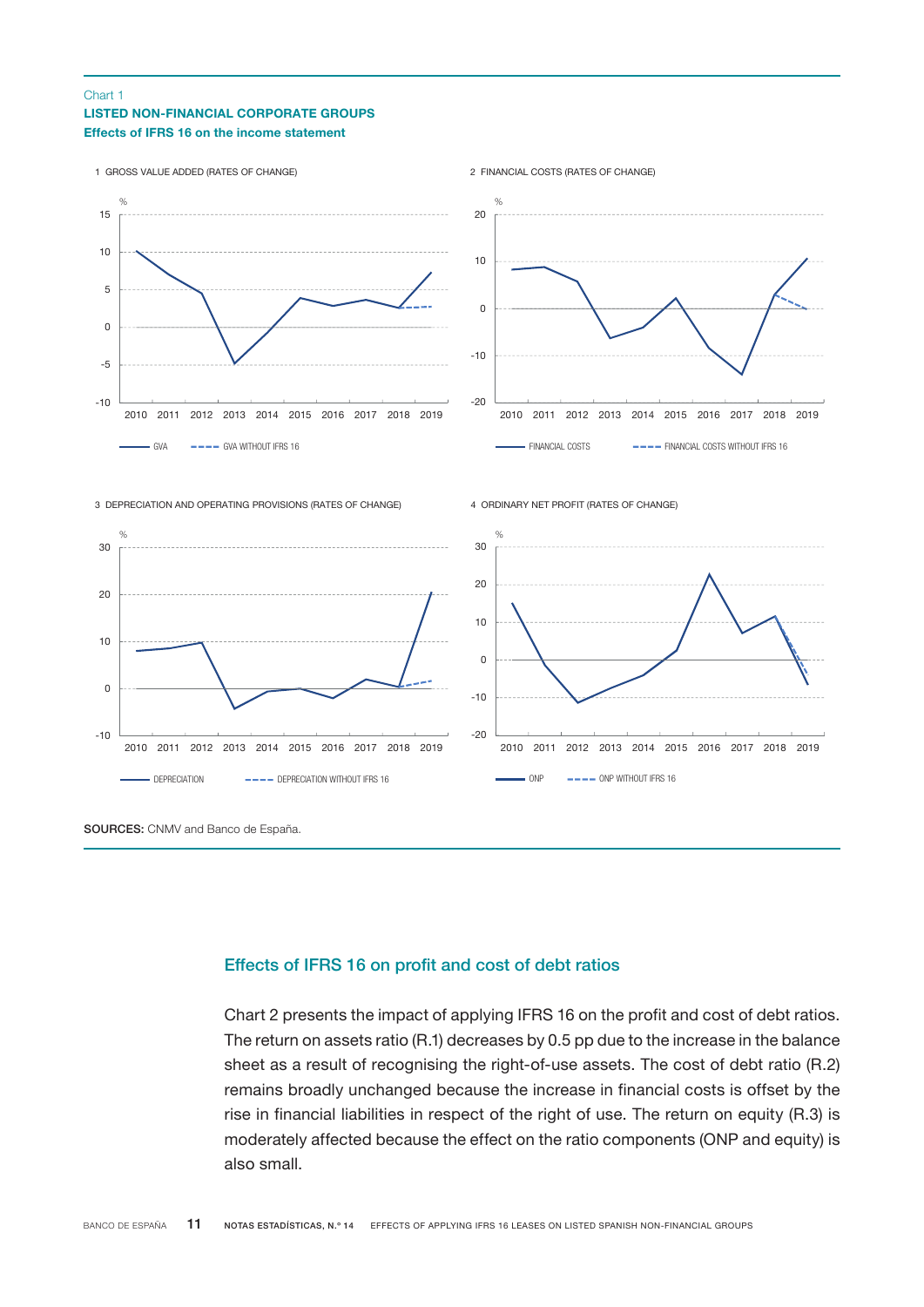## <span id="page-11-0"></span>LISTED NON-FINANCIAL CORPORATE GROUPS Effects of IFRS 16 on profit and cost of debt ratios Chart 2



## Effects of IFRS 16 on financial position ratios

Chart 3 presents the impact of applying IFRS 16 on the financial position ratios. The more significant impact is had on the ratio of interest-bearing borrowing relative to remunerated liabilities (E.1 debt) which, due to the recognition of liabilities in respect of the right of use, increases to 54.1%, compared to the 50.5% that would have been obtained if IFRS 16 were not applied. The ratio of interest-bearing borrowing relative to GOP and financial revenue (E.2 debt) also increases because the rise in financial liabilities is proportionally greater than that in GOP. Lastly, the interest burden ratio increases because the rise in financial costs is proportionally greater than that in GOP.

# $5$  Breakdown by sector of activity of the effects of applying IFRS 16

The foregoing section reports on the effects of applying IFRS 16 for the total aggregate of listed corporate groups. Due to the varying degrees to which operating leases are used across different sectors, the incidence of IFRS 16 on each one is highly uneven. Consequently, it is worth analysing the impact by sector of activity.

Chart 4 provides details of the percentage of right-of-use assets by sector of activity. The wholesale and retail trade and accommodation and food service activities sector concentrates the greatest volume of right-of-use assets, accounting for nearly 30% of the total. At the opposite end of the scale is the construction and real estate sector, which only represents 4% of total right-of-use assets.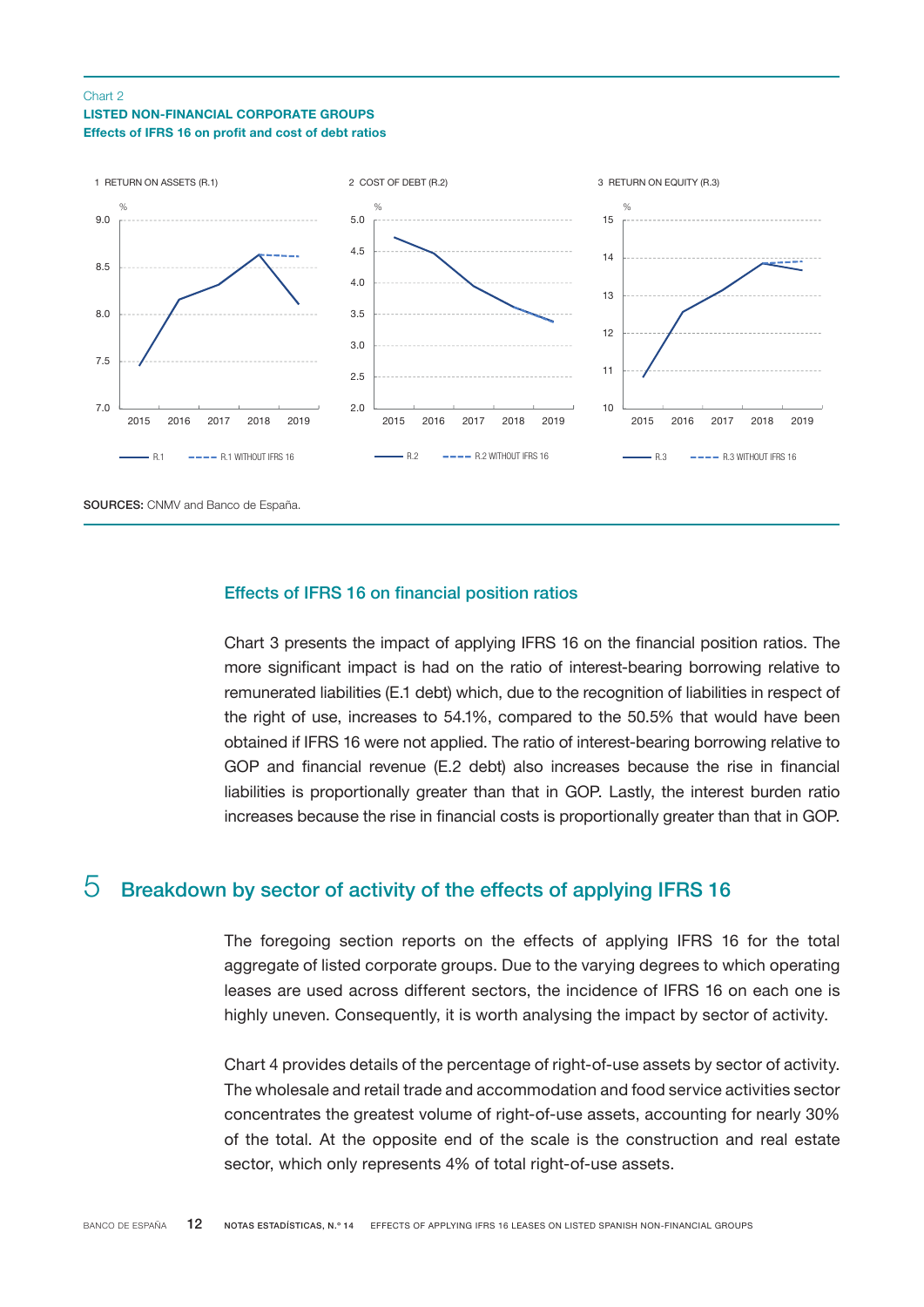### LISTED NON-FINANCIAL CORPORATE GROUPS Effects of IFRS 16 on financial position ratios Chart 3



SOURCES: CNMV and Banco de España.

**a** Remunerated liabilities = interest-bearing borrowing + equity.

#### Chart 4

LISTED NON-FINANCIAL CORPORATE GROUPS Right-of-use assets. Percentages by sector of activity



SOURCES: CNMV and Banco de España.

Chart 5 presents, by sector of activity, right-of-use assets as a percentage of total assets, and liabilities linked to these rights as a percentage of interest-bearing borrowing. The greatest impact of applying IFRS 16 is seen in the financial statements of the wholesale and retail trade and accommodation and food service activities sector, and the trend in the rates of change of its income statement and in its profit and debt ratios is therefore more affected.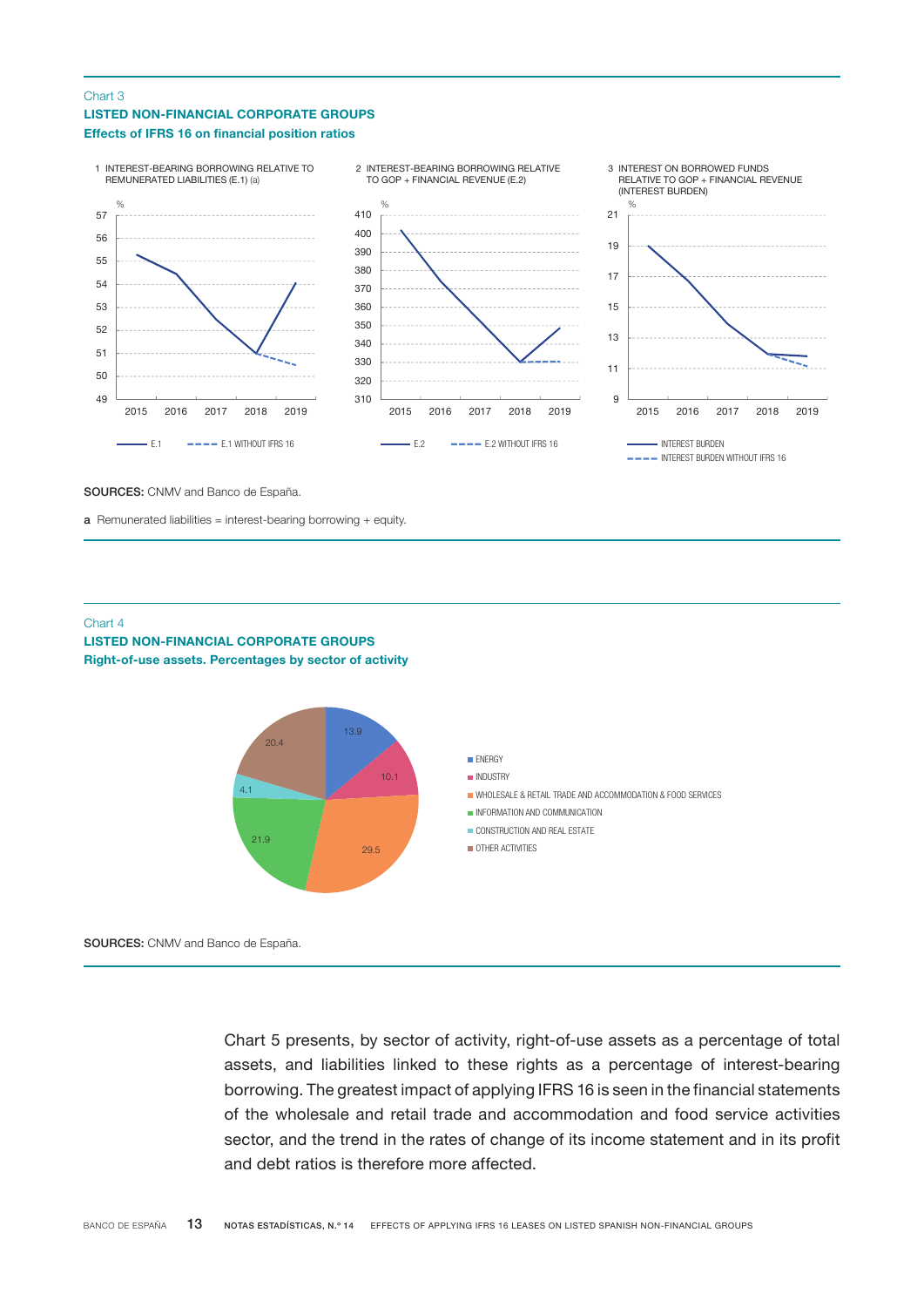## LISTED NON-FINANCIAL CORPORATE GROUPS Relative impact of rights of use on the balance sheet Chart 5



Lastly, Table 2 sets out the effect had on all these variables for the different sectors of activity and for all listed non-financial corporate groups. The sector most affected by the application of IFRS 16 is the wholesale and retail trade and accommodation and food service activities sector, chiefly owing to the presence of the Inditex Group, followed by the other activities sector, due to the impact of the International Consolidated Airlines Group.

The impact on the wholesale and retail trade and accommodation and food service activities sector is such that financial costs and depreciation and operating provisions have more than doubled on the prior year, with rates of change of 135% and 123%, respectively. The rate of change in GVA rises by 16.6 pp, to stand at 24.7% compared to the 8.1% that would have been obtained if IFRS 16 were not applied. The return on assets ratio (R.1) increases to 19.1%, compared to 14.6% were IFRS 16 not applied. Lastly, the impact on the financial position ratios in this sector is also highly significant, and the ratios resulting from application of IFRS 16 are more than double those that would have obtained otherwise: the ratio of interest-bearing borrowing relative to remunerated liabilities (E.1) stands at 45.3% under IFRS 16, compared to 18.2% if IFRS 16 were not applied; the ratio of interest-bearing borrowing relative to GOP and financial revenue stands at 164.9%, compared to 63.7% otherwise, and the interest burden ratio rises to 5.5%, compared to 2.5%.

In the other activities sector, the impact on the profit and financial position ratios is somewhat more limited. The impact on the rates of change in financial costs and in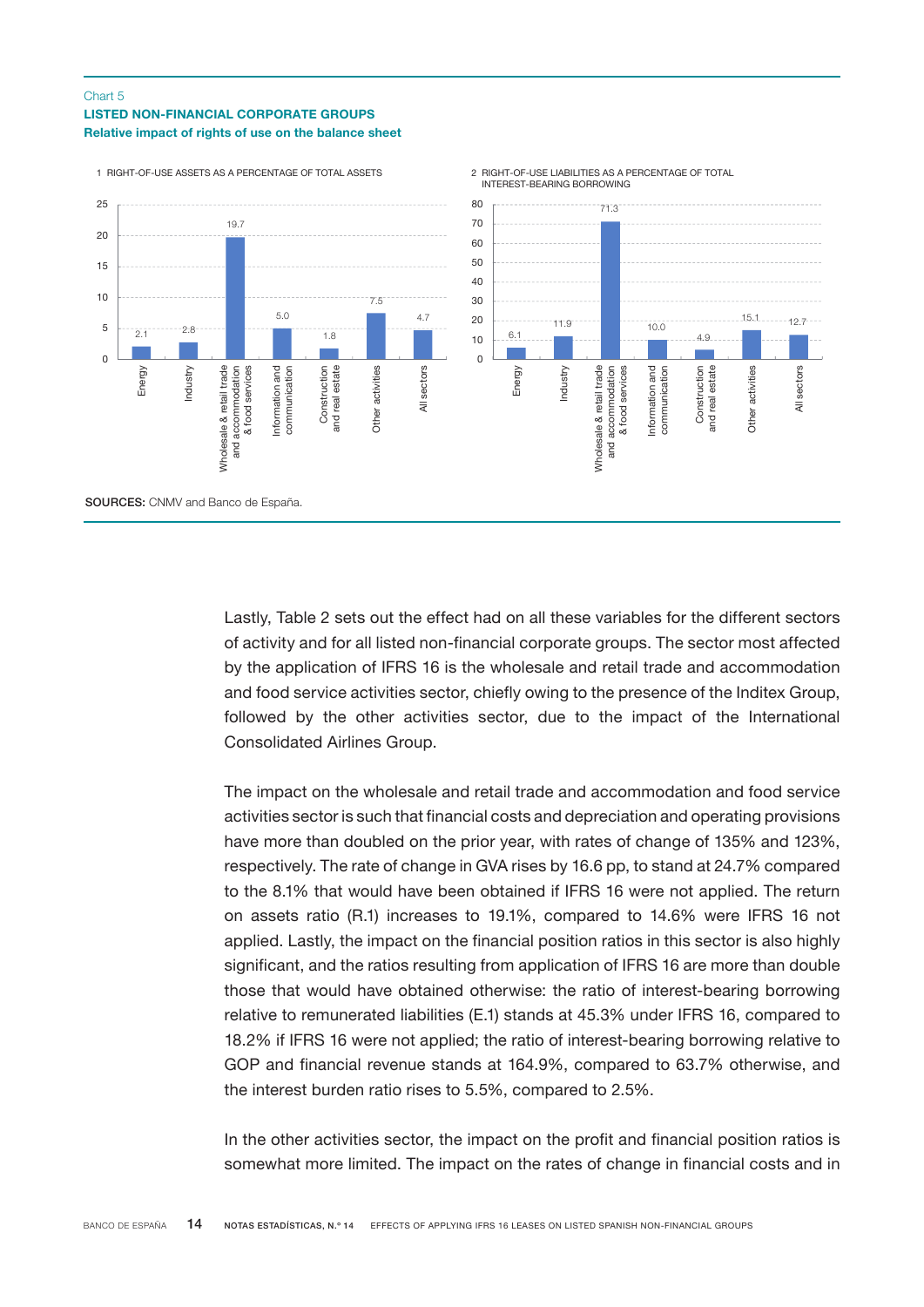## <span id="page-14-0"></span>LISTED NON-FINANCIAL GROUPS. EFFECTS OF APPLYING IFRS 16 IN 2019 Table 2

|                                                                                                 |        | <b>Total firms</b>         |       | Energy                     |         | Industry                   |                          | Wholesale &<br>retail trade and<br>accommodation<br>& food services |  |
|-------------------------------------------------------------------------------------------------|--------|----------------------------|-------|----------------------------|---------|----------------------------|--------------------------|---------------------------------------------------------------------|--|
| Number of corporate groups                                                                      | 91     |                            | 11    |                            | 31      |                            | 10                       |                                                                     |  |
|                                                                                                 |        | Without<br>IFRS 16 IFRS 16 | Under | Without<br>IFRS 16 IFRS 16 | Under   | Without<br>IFRS 16 IFRS 16 | Under<br>IFRS 16 IFRS 16 | Without                                                             |  |
| INCOME STATEMENT (rates of change)                                                              |        |                            |       |                            |         |                            |                          |                                                                     |  |
| Gross value added                                                                               | 7.4    | 2.8                        | 8.7   | 7.3                        | $-0.7$  | $-2.4$                     | 24.7                     | 8.1                                                                 |  |
| Gross operating profit                                                                          | 8.0    | $-0.2$                     | 10.0  | 8.2                        | $-6.8$  | $-9.9$                     | 41.8                     | 8.7                                                                 |  |
| Financial costs                                                                                 | 10.7   | $-0.2$                     | 2.6   | $-0.5$                     | 4.7     | $-3.6$                     | 134.9                    | 14.2                                                                |  |
| Net depreciation, impairment and operating provisions                                           | 20.6   | 1.7                        | 7.4   | 2.0                        | 18.8    | 7.0                        | 122.9                    | 28.6                                                                |  |
| Ordinary net profit                                                                             | $-6.6$ | $-4.0$                     | 12.3  | 14.1                       | $-25.6$ | $-21.1$                    | 0.6                      | 1.1                                                                 |  |
| PROFIT RATIOS (values)                                                                          |        |                            |       |                            |         |                            |                          |                                                                     |  |
| Return on assets (R.1)                                                                          | 8.1    | 8.6                        | 7.3   | 7.5                        | 6.3     | 6.7                        | 14.6                     | 19.1                                                                |  |
| Cost of debt (R.2)                                                                              | 3.4    | 3.4                        | 2.9   | 3.0                        | 3.2     | 3.3                        | 3.3                      | 3.9                                                                 |  |
| Return on equity (R.3)                                                                          | 13.7   | 13.9                       | 11.2  | 11.3                       | 8.6     | 8.8                        | 24.0                     | 22.5                                                                |  |
| FINANCIAL POSITION RATIOS (values)                                                              |        |                            |       |                            |         |                            |                          |                                                                     |  |
| Debt (interest-bearing borrowing relative to remunerated liabilities,<br>final balance) (E.1)   | 54.1   | 50.5                       | 47.6  | 46.0                       | 42.9    | 39.3                       | 45.3                     | 18.2                                                                |  |
| Debt (interest-bearing borrowing relative to (GOP + financial revenue),<br>final balance) (E.2) | 348.9  | 330.5                      | 375.3 | 358.3                      | 350.8   | 319.3                      | 164.9                    | 63.7                                                                |  |
| Interest burden (interest on borrowed funds relative<br>to (GOP + financial revenue))           | 11.8   | 11.2                       | 11.0  | 10.7                       | 11.4    | 10.6                       | 5.5                      | 2.5                                                                 |  |

SOURCES: CNMV and Banco de España.

depreciation and operating provisions is, however, rather notable: the respective rates of change in financial costs and in depreciation and operating provisions are 28.8% and 36.3% under IFRS 16, compared to 6.6% and 4.8% if IFRS 16 were not applied.

# 6 Conclusions

IFRS 16, which listed groups are required to apply in their consolidated accounts for annual periods beginning on or after 1 January 2019, sets out the requirements that corporate groups must meet as regards the measurement and presentation of leases in their financial statements. The standard practically eliminates the dual model approach for finance leases and operating leases for lessees and establishes a single model for all leases similar to that already used for finance leases. Under the previous regulations, operating lease payments to the lessor were accounted for as a lease expense, and no assets or liabilities were recognised on the balance sheet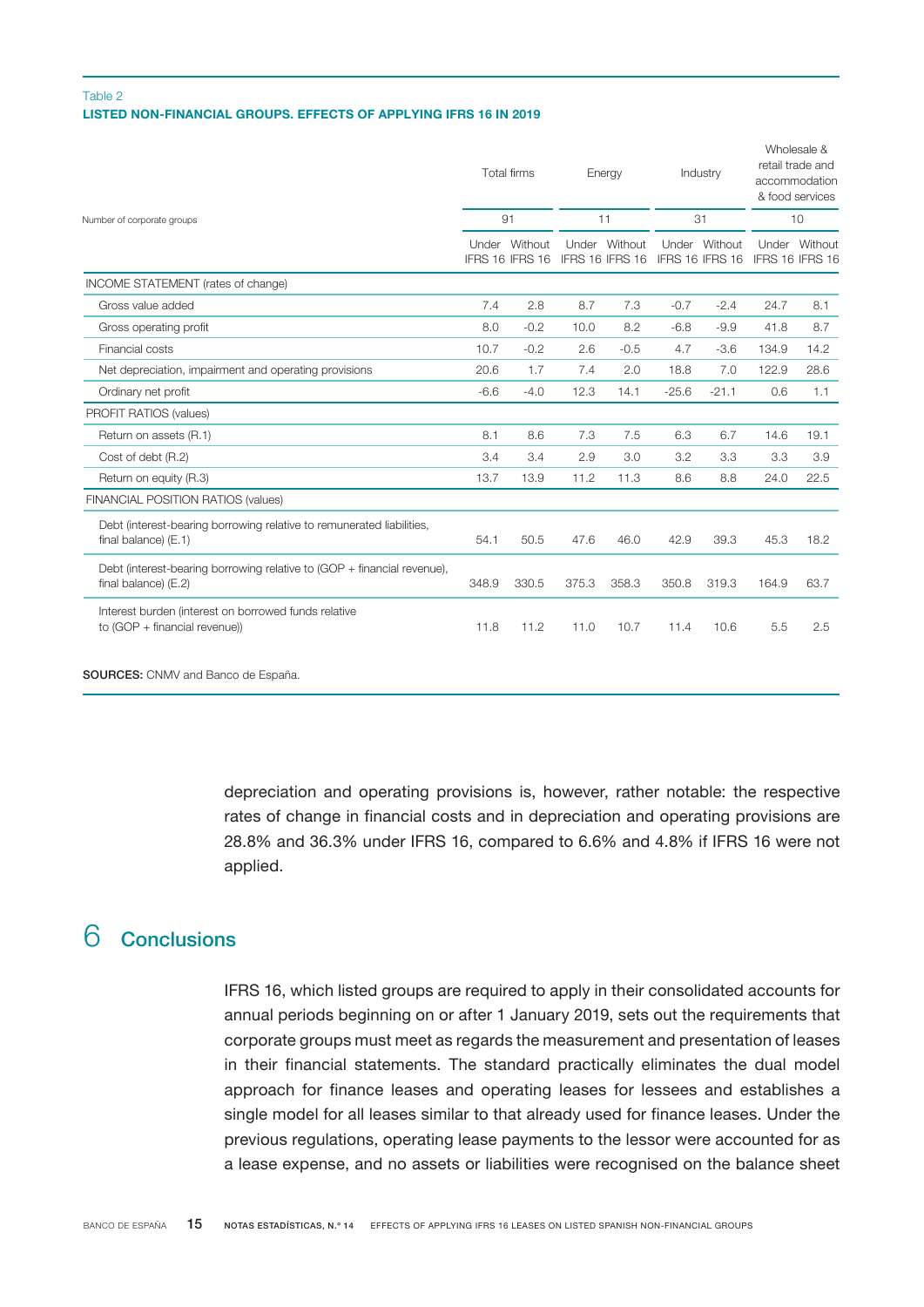## LISTED NON-FINANCIAL GROUPS. EFFECTS OF APPLYING IFRS 16 IN 2019 (cont'd) Table 2

| Under<br>IFRS 16 | 10<br>Without |                  | 18                 |                  |                    |
|------------------|---------------|------------------|--------------------|------------------|--------------------|
|                  |               |                  |                    | 11               |                    |
|                  |               | Under<br>IFRS 16 | Without<br>IFRS 16 | Under<br>IFRS 16 | Without<br>IFRS 16 |
|                  |               |                  |                    |                  |                    |
| 4.5              | $-0.5$        | 11.5             | 10.7               | 4.3              | $-0.8$             |
| 4.6              | $-2.8$        | 27.2             | 24.5               | $-1.4$           | $-13.6$            |
| 5.9              | $-2.0$        | $-1.2$           | $-3.5$             | 28.0             | 6.6                |
| 10.0             | $-4.4$        | 8.8              | $-1.1$             | 36.3             | 4.8                |
| $-11.8$          | $-8.0$        | 48.5             | 49.4               | $-27.2$          | $-25.4$            |
|                  |               |                  |                    |                  |                    |
| 8.4              | 9.1           | 6.4              | 6.6                | 10.2             | 11.0               |
| 3.0              | 3.0           | 3.4              | 3.4                | 5.2              | 5.0                |
| 19.5             | 20.3          | 11.8             | 12.2               | 18.5             | 19.5               |
|                  |               |                  |                    |                  |                    |
| 67.3             | 65.1          | 64.9             | 63.6               | 62.1             | 59.1               |
| 332.7            | 322.6         | 620.3            | 634.6              | 365.8            | 350.3              |
| 9.9              | 9.6           | 21.4             | 21.5               | 19.0             | 17.5               |
|                  |               | IFRS 16          |                    |                  |                    |

SOURCES: CNMV and Banco de España.

in respect of the lease agreement. Under IFRS 16, lease expenses are no longer recognised, and instead a right-of-use asset and lease liabilities are recognised on the balance sheet; moreover, a depreciation charge for the right-of-use asset and the accrued interest expense are recognised in the income statement. This new way of accounting for leases has a strong impact on some items in firms' income statements and on derived metrics such as EBITDA, particularly for the wholesale and retail trade and accommodation and food service activities sector and the other activities sector.

The increase in the balance sheet prompted by recognising right-of-use assets and liabilities has significant repercussions for the financial position ratios used to analyse debt levels, specifically in the case of corporate groups in the wholesale and retail trade and accommodation and food service activities sector and the other activities sector. This could affect the covenants required by lenders from their borrowers as regards their commitment to maintain certain financial ratios. Movement in these ratios caused by changes in an accounting standard, rather than by conduct attributable to the listed group, must therefore be taken into account by analysts.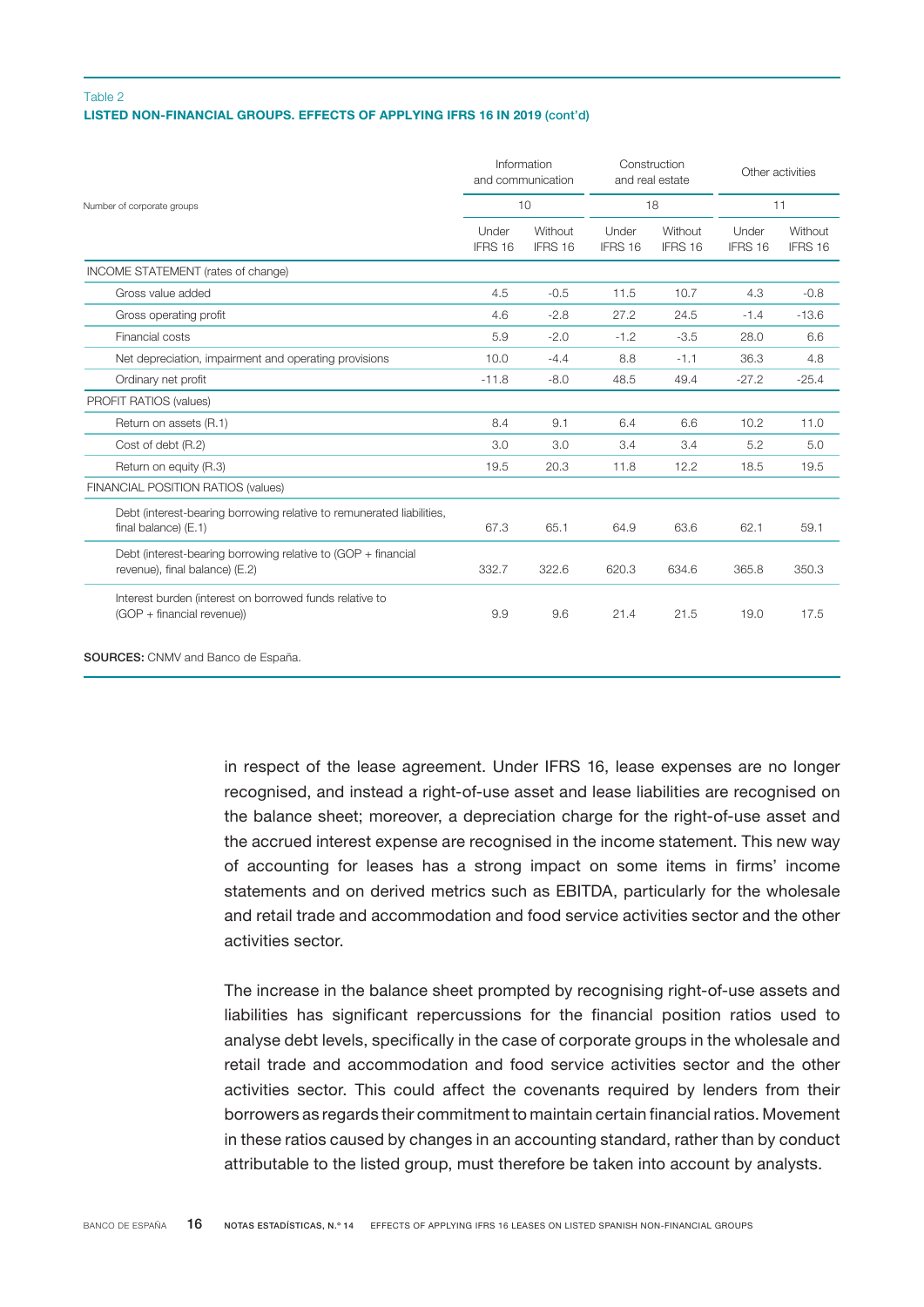# <span id="page-16-0"></span>ABBREVIATIONS USED

| CNMV          | National Securities Market Commission                                    |
|---------------|--------------------------------------------------------------------------|
| <b>EBITDA</b> | Earnings before interest, taxes, depreciation and amortisation           |
| EС            | European Commission                                                      |
| EFRAG         | European Financial Reporting Advisory Group                              |
| FASB          | Financial Accounting Standards Board                                     |
| GOP           | Gross operating profit                                                   |
| gva           | Gross value added                                                        |
| IAS           | International Accounting Standards                                       |
| IASB          | International Accounting Standards Board                                 |
| IASC          | International Accounting Standards Committee                             |
| ICAC          | Instituto de Contabilidad y Auditoría de Cuentas (Spanish Accounting and |
|               | Audit Institute)                                                         |
| <b>IFRS</b>   | International Financial Reporting Standard                               |
| <b>NOFCAC</b> | Standards for the preparation of consolidated annual accounts            |
| ONP           | Ordinary net profit                                                      |